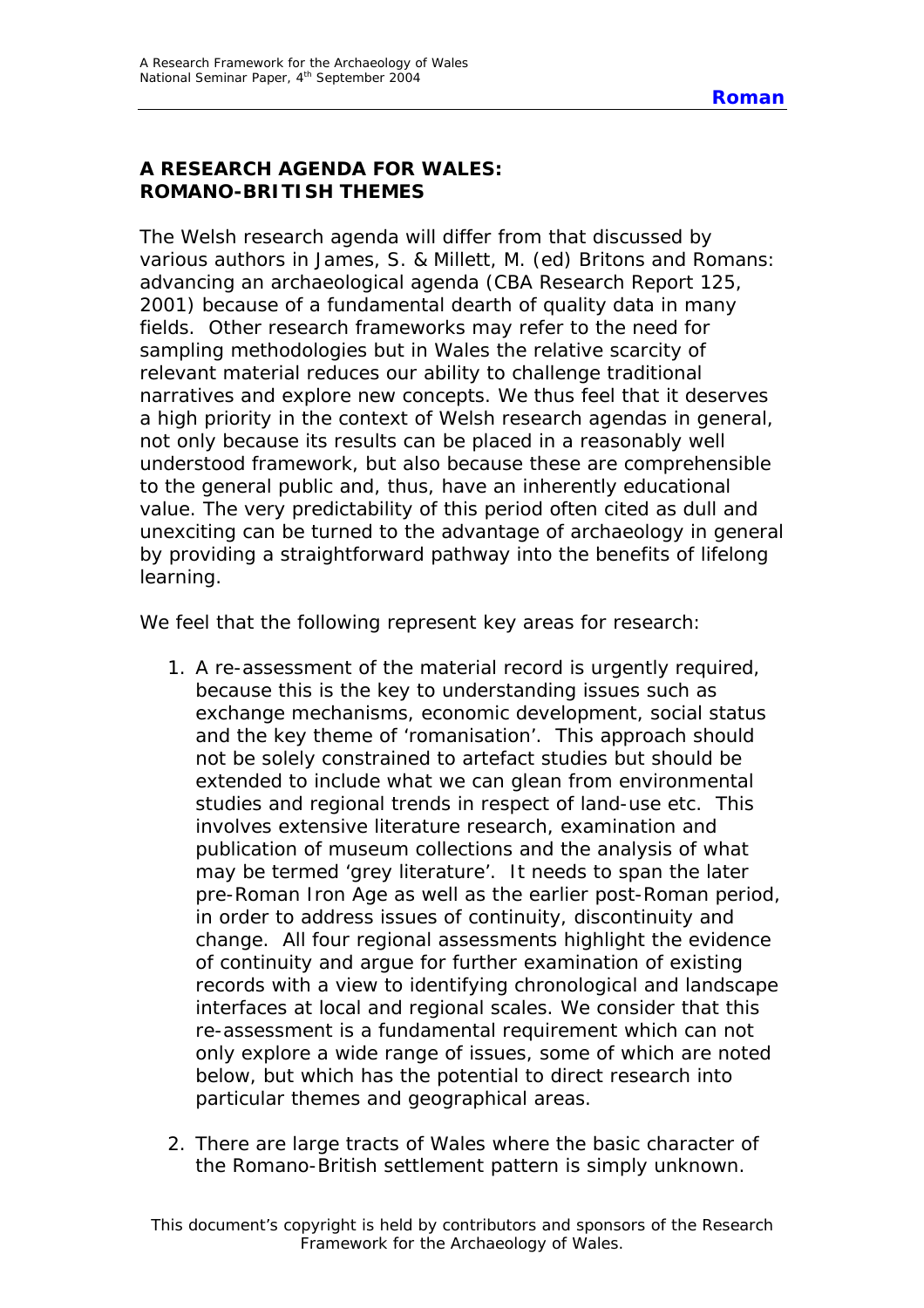Hitherto there has been a heavy geographical bias in the exploration of settlement forms in some zones to the virtual exclusion of others. This needs to be urgently rectified. We need to determine the extent to which the pre-existing settlement pattern determined that of the Roman period, both in terms of form and density. We also need to determine whether Romano-British communication systems affected the existing settlement pattern.

- 3. There has been little attempt to adequately investigate highstatus settlements (the *civitas* towns excepted) in Wales. These will undoubtedly vary in type from region to region, and can include hill-forts in some areas, though the class would normally be judged to encompass settlements of 'small town' character and *villae* in a non-military and *vici* in a military context. It is astonishing how little we know of the origins and histories of *villae* in Wales, especially when we consider the strong hints and real likelihood of occupation into the post – Roman period at some of the known sites. Vici have been identified as key to our understanding of the interface between the indigenous population and their Roman conquerors and also the level of interaction between the military and their camp followers. At a wider level it is a means of exploring over-arching issues of land-use and intersite relationships.
- 4. There are key gaps in our knowledge of the conquest phase, particularly the military dispositions of the pre-Flavian era. There are question marks against the nature, and in particular the chronology, of a number of military sites which appear to belong to the period c.AD 48-74. There has been a tendency to over-simplify what is undoubtedly a much more subtle and complex picture in respect of military deployment. We may note the complexity emerging at sites such as Llanfor and Dinefwr Park, and the potential to expand our understanding of prolonged conflict by revisiting and extending the work carried out on the prominent and familiar sites of South East Wales.
- 5. Technology and 'industry', with some few exceptions, has been grossly under-researched. Traditional narratives need to be re-examined as this has the potential to resolve issues such as regional differences and discrepancies. Desk-based assessments; for example, the analysis of ceramic distributions or access to particular types of tools, should be broadened to involve intensive fieldwork and recording on 'industrial' complexes of all types, ranging from